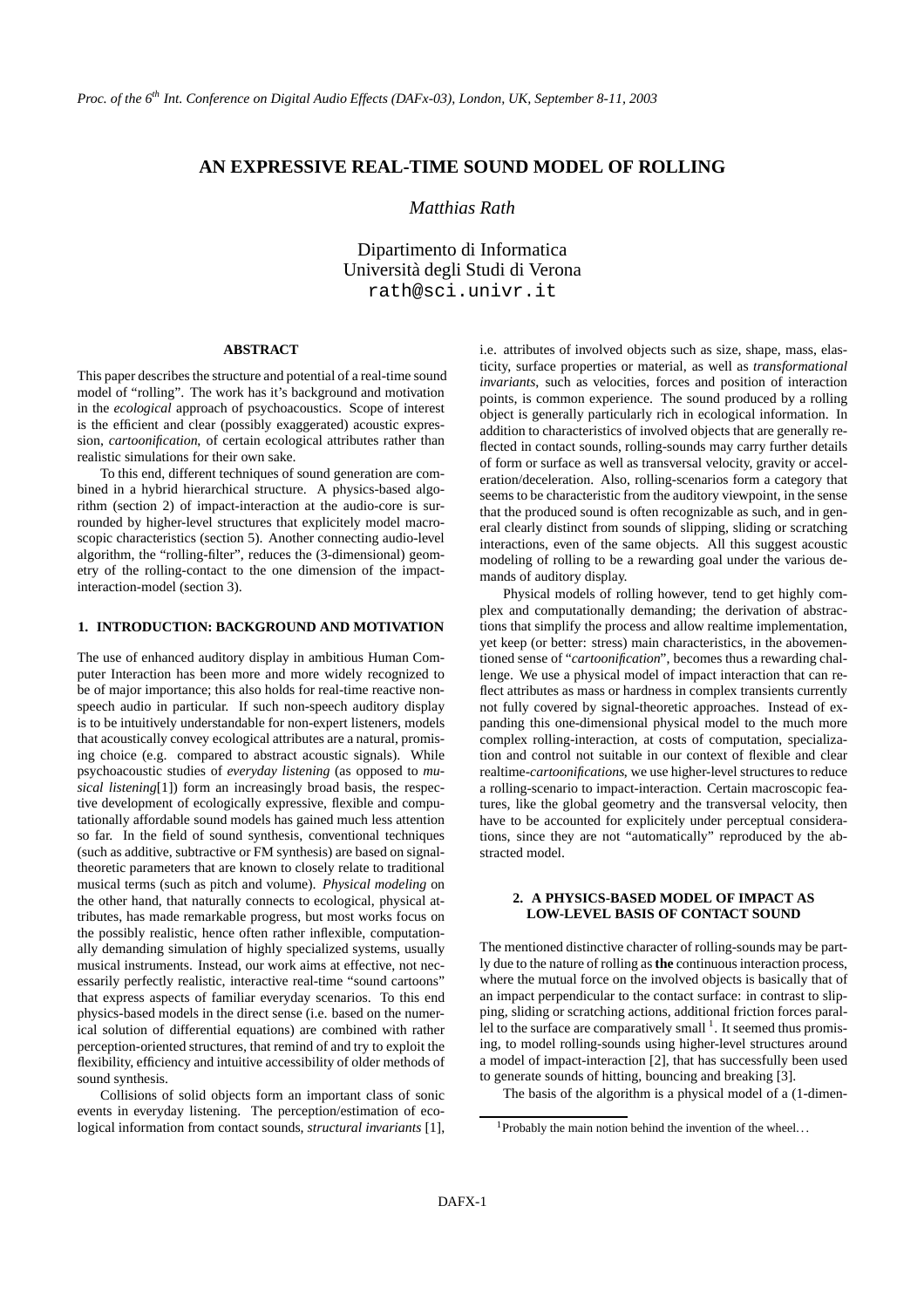sional) impact interaction force

$$
f(x(t), \dot{x}(t)) = \begin{cases} -k(-x(t))^{\alpha} - \lambda(-x(t))^{\alpha} \cdot \dot{x}(t), & x < 0, \\ 0, & x \ge 0, \end{cases}
$$
 (1)

where  $x$  is the difference of two (as well 1-dimensional) variables connected to each object. In the standard case of examined movements in one spatial direction,  $x$  is the distance variable in that direction;  $x > 0$  is the case of no contact. k is the elasticity constant, i.e. the hardness of the impact.  $\alpha$ , the exponent of the non-linear terms accounts for the local geometry of the contacting objects, while  $\lambda$  weighs the dissipation of energy during contact, accounting for friction loss, [2] contains detailed information.

The behavior of interacting objects can be described in different ways; in all our present modeling efforts both resonating objects are in modal description ([4, 5]), which supports particularly well our main design approach for its physical generality and, at the same time, for its intuitive acoustic meaning [6].

The physical model involves a degree of simplification and abstraction that implies efficient implementation as well adaption to a broad range of impact events. At the same time, the algorithm is reactive and dynamical, in contrast to signals generated with other synthesis techniques: complex transients are produced that depend on the parameters of interaction (such as hardness) as well as the attributes and momentary states of the contacting objects . That dynamical quality is particularly important in situations of repeated, frequent or constant contact, as in the case of rolling.

### **3. REDUCTION OF LOCAL ROLLING-GEOMETRIES TO ONE (IMPACT-) DIMENSION**

The acoustic vibration in a rolling-scenario has it's cause in the structures of the contacting surfaces; no sound would emerge if the rolling object and the plain (on which it is rolling) had perfectly smooth surfaces — or at least, no other than a possible "bouncing" like vibration that can as well occur in a pure impact contact along one axis. In fact, as an object rolls, the point of contact moves along it's surface and along the plain. These "tracked" surface profiles are the source of the acoustic vibration in rolling-interaction.

If we restrict our view on the scenario to the one dimension perpendicular to the plain, the tracked surface profiles, exactly their difference, give rise to a time-varying distance-constraint on the interacting objects (i.e. the rolling object and the plain). This constraint takes the form of a temporarily changing distance-offset that adds to the distance variable  $x$  in equation 1 as it would emerge from the movement of the interacting objects. In other words, the surface profiles are the origin of a dynamic offset signal that has to be fed into the impact model, namely added to the distancevariable  $x$ , thus causing vibration of the contacting objects. Exact investigation however reveals, that the appropriate offset signal is **not** simply the difference of the surface curves, as scanned along the rolling trajectory: not all these surface points (along the trajectories) are possible points of contact. Figure 1 shows the principle of rolling-typical "bridging" of surface details. The rolling object is here assumed to be locally perfectly spherical without microscopic details; this simplification is possible, since deviations from that ideal geometry can be carried forward to the associated profile of the plain. It is seen, that only certain surface "peaks" are potential contact points. The **hypothetical** trajectory of the rolling object, i.e. precisely its center, as depicted in figure 2, as it would



Figure 1: *Sketch of the fictional movement of a ball, perfectly following a surface profile s(x). Relative dimensions are highly exaggerated for a clearer view. Note that this is* **not** *the de-facto movement; this idealization is used to derive the offset-curve to be used by the impact-model.*

move along the plain at constant distance 0 contacting the plain exactly at these peaks (without "bouncing back" or "enforced contact", i.e. distances  $\leq 0$ , figure 1), is finally the offset curve that expresses the constraint on the objects. **The actual movement of**



Figure 2: *Sketch of the effective offset-curve, resulting from the surface* % & *. The condition on the surface to be expressible as a function of one curve parameter is clearly unproblematic in a "rolling" scenario.*

**the rolling object differs from this idealized trajectory due to inertia and elasticity. It is exactly the consequences of these physical properties, which are described by, and substantiate the use of, the impact model**.

# **Implementation of the "rolling-filter"**

In a straight approach, the calculation of contact points, necessary for the subsequent generation of the offset signal, is computationally highly demanding: in each point  $x$  along the surface curve, i.e. for each sample-point in a discrete implementation at audio rate, the following condition, which describes the momentary point of contact  $p_x$ , would need to be solved.

$$
f_x(p_x) \stackrel{!}{=} \max_{q \in [x-r, x+r]} f_x(q) \quad \text{where} \quad (2)
$$
  

$$
f_x(q) \stackrel{\triangle}{=} s(q) + \sqrt{r^2 - (q-x)^2}, \quad q \in [x-r, x+r]
$$

The ideal curve would then be calculated from these contact points. E.g. for a diameter of  $10cm$ , a transversal velocity of  $1m/s$  and a spatial resolution according to an audio sampling rate of  $44100Hz$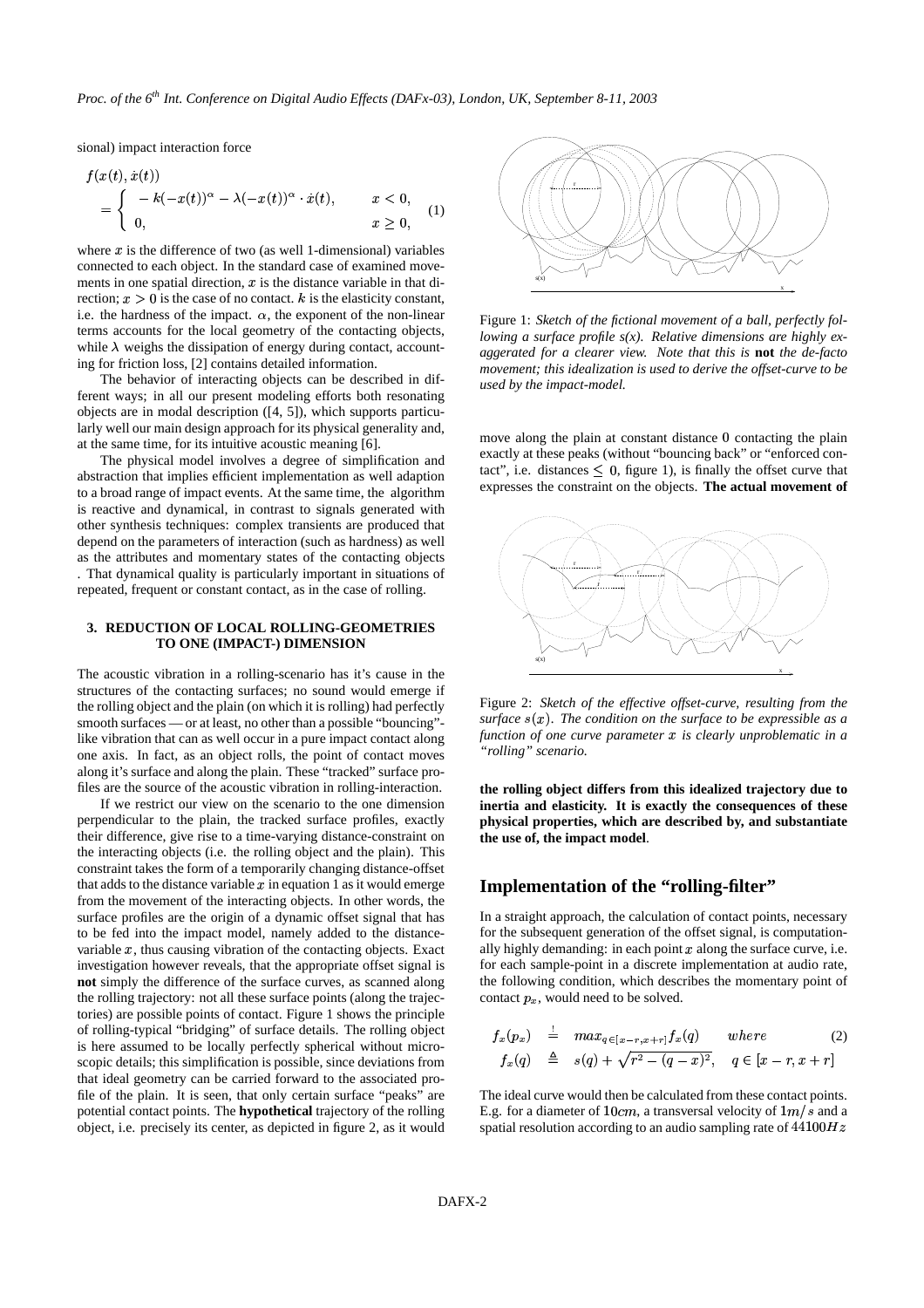at this tempo  $2$  the above operations, maximum/comparisons and calculus, had to deal with  $44100 * 0.1m / 1m = 4410$  values at each sampled position, i.e. 44100-times per second. Of course these computational costs are high in a real-time context for standard hardware, especially in our context of sound cartoons to be used within wider (also multi-modal) environments of human-computer interaction. The computations might be executed offline, which would however restrict the realtime reactivity of the model; object radius and surface structure had to be fixed and could not be easily changed dynamically.

The solution comes in form of a recursive algorithm that solves the described task with a highly reduced number of operations, to the order of 10 and therefore minimizes the computational load enabling realtime implementation. Computational costs are here comparable to that of a lowpass filter or other simple approximations that have been developed and tried by the author (figure 3 sketches an example). In fact, lowpass filtering appears to have been suggested and used to simulate the acoustic effect of rolling but sound results are often quite different. This is not surprising when remarking that the offset-curve as in figure 1 can contain strong high-frequency components (connected to its "edges"); such high frequencies may in some cases even be stronger than in the originating surface-profiles, contradicting the idea of lowpass filtering.



Figure 3: *A simple approximation of* rolling-filtering*.*

# **4. SURFACE PROFILE**

Various origins may be thought of for the surface signal that is to be fed into the impact-model, at a rate related to the actual transversal velocity and after being processed by the *rolling-filter*. One possibility would be the scanning/sampling of real surfaces and use of such stored signals. From our standpoint of *cartoonification* and realtime interactivity we prefer the statistics-based generation of "surface-signals" of varying attributes. A commonly used model in computer graphics is fractal noise; in the 1-dimensional case this is noise of a  $1/f^{\beta}$  power spectrum, where  $\beta$  reflects the fractal dimension or roughness. Typical surfaces of objects involved in rolling-interaction however, are usually smoothed and treated in various ways, which we reflect through band-limiting. In fact smoothing or polishing of surfaces may be seen as related to lowpass filtering, while global adjustment e.g. of tiles appears as a sort of highpass filtering. On that background, a global  $1/f^{\beta}$ characteristic showed to be rather secondary in practical sound results. Therefore, white noise filtered with a bandpass of adjustable characteristics appears as an advantageous choice, combining efficiency and flexibility.

### **5. EXPLICIT MODELING OF MACROSCOPIC CHARACTERISTICS**

Typical rolling-sounds usually show periodic patterns of timbre and volume that are of high perceptual importance. Periodicities that originate from macroscopic deviations of the rolling-shape from perfect sphericity — or more general, asymmetry of the object with respect to its center of mass — appear to form one important auditory cue for the recognition of rolling-sounds from similar sounds of contact, e.g. sliding. Also, the frequency of such periodic patterns strongly influences the perceived transversal velocity of the rolling object. Global asymmetries lead to modulations of the effective gravity force, that holds down the rolling object, an effect that gets stronger with increasing velocities (as motivated below). Usually less dominant is the simultaneous oscillation of the momentaneous velocity (of the point of contact along the plain). In our model, such effects have to be explicitely accounted for by according parameter modulations, since the physics-based core is one-dimensional and does not cover higher macroscopic geometries.

Figure 4 sketches an asymmetric rolling object in different positions. Its center of mass is accordingly at different heights giving different terms of potential energy. In a free rolling-movement



Figure 4: *Sketch of a rolling object at different instants, (strongly) asymmetric with respect to its center of mass.*

these oscillating terms of height of the center of mass  $c(t)$  and potential energy are coupled to accordingly oscillating terms of kinetic energy and thus momentous velocity. This periodic energy transfer is connected to a periodic term of force acting between the rolling object and the plain (in addition to the constant gravity force). The exact terms of forces and velocities effective in this (free rolling-) situation could be found as solutions of the differential equation given by stating the principle of energy conservation; they can of course only be determined if the shape of the object is known exactly. However, in the context of effective *cartoonification*, we derive a simple example-approximation in the following, that reflects the general behavior. (With our goal in mind, ecological expressiveness rather than simulation for its own sake, we have to consider that the **exact** shape of a rolling object is rather not perceived from the emitted sound? A general idea of "asymmetry" however may be given acoustically.)

We assume that the oscillating (in the sketch of figure 4 between the extrema of c1 and c2) height of the center of mass  $c(t)$ is approximately described by a sinusoid  $3$ .

$$
c(t) = c2 + (c1 - c2) \cdot \sin(\omega t), \omega = 2\pi \cdot f \tag{3}
$$

 $2...$  i.e., if we assume the surface profile to be resolved with a resolution such that when tracing the surface at the velocity of  $1m/s$  samples appear at  $44100Hz$ , a canonical choice...

 $3$ This is e.g. the case for a spherical object rolling with constant angular velocity (which may in free rolling be approximately the case for small asymmetry or a forced condition) whose center of mass is located outside the geometrical center.